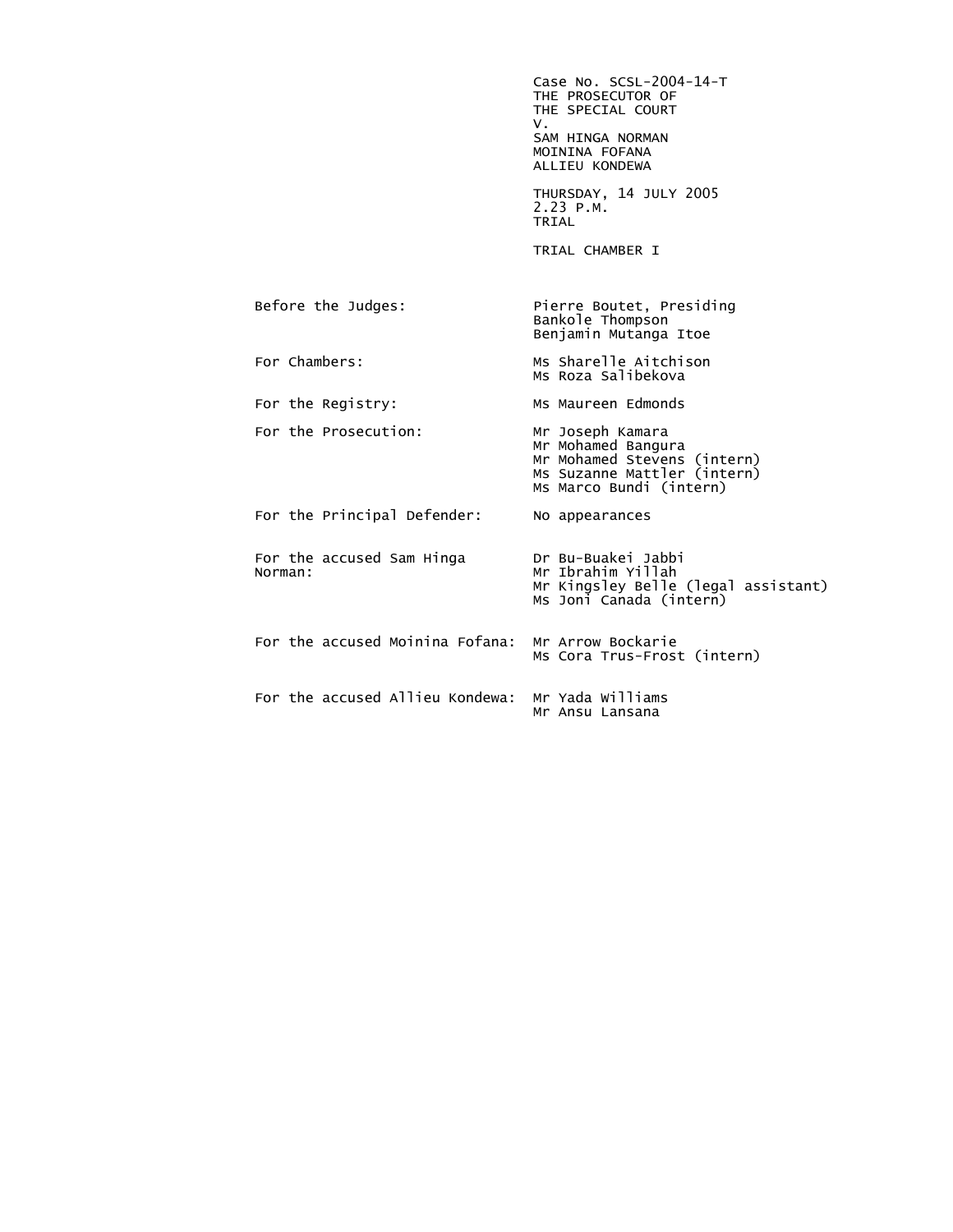1 [CDF14JUL05A - AD] 2 Thursday, 14 July 2005 3 [Open session] 4 **Example 2** [The accused Kondewa present] 14:23:27 5 [Upon commencing at 2.23 p.m.] 6 PRESIDING JUDGE: Good afternoon, counsel. We are meeting 7 this afternoon to deliver the decision on the Prosecution request 8 to admit into evidence certain documents pursuant to Rule 92bis 9 and 89(C). 14:23:47 10 The decision will not be a full decision but an abbreviated 11 version. I will read the introduction and the order that is 12 being granted and the majority of the decision will be filed very 13 shortly. That is how we intend to proceed, and to the decision, 14 I will then look to an annex to that decision. You will 14:24:08 15 understand what I mean shortly. 16 [Ruling] 17 Trial Chamber I, of the Special Court for Sierra Leone, 18 composed of Hon. Justice Pierre Boutet, Presiding Judge, Hon. 19 Justice Bankole Thompson and Hon. Justice Benjamin Mutanga Itoe; 14:12:45 20 seized of the Prosecution's consequential request to admit into 21 evidence certain documents pursuant to Rule 92bis and 89(C), 22 filed on the 24th of June 2005, whereby the Prosecution requests 23 that the identified portions of the documents presented in three 24 bundles and attached in Annex-A-I to the motion, be admitted into 14:13:47 25 evidence under Rules 92bis and 89(C) of the Rules of Procedure 26 and Evidence for the Special Court for Sierra Leone. 27 Noting the Prosecution's submissions presented in the chart 28 attached in Annex-A-II to their motion; noting the joint Defence 29 objections to the Prosecution's consequential request to admit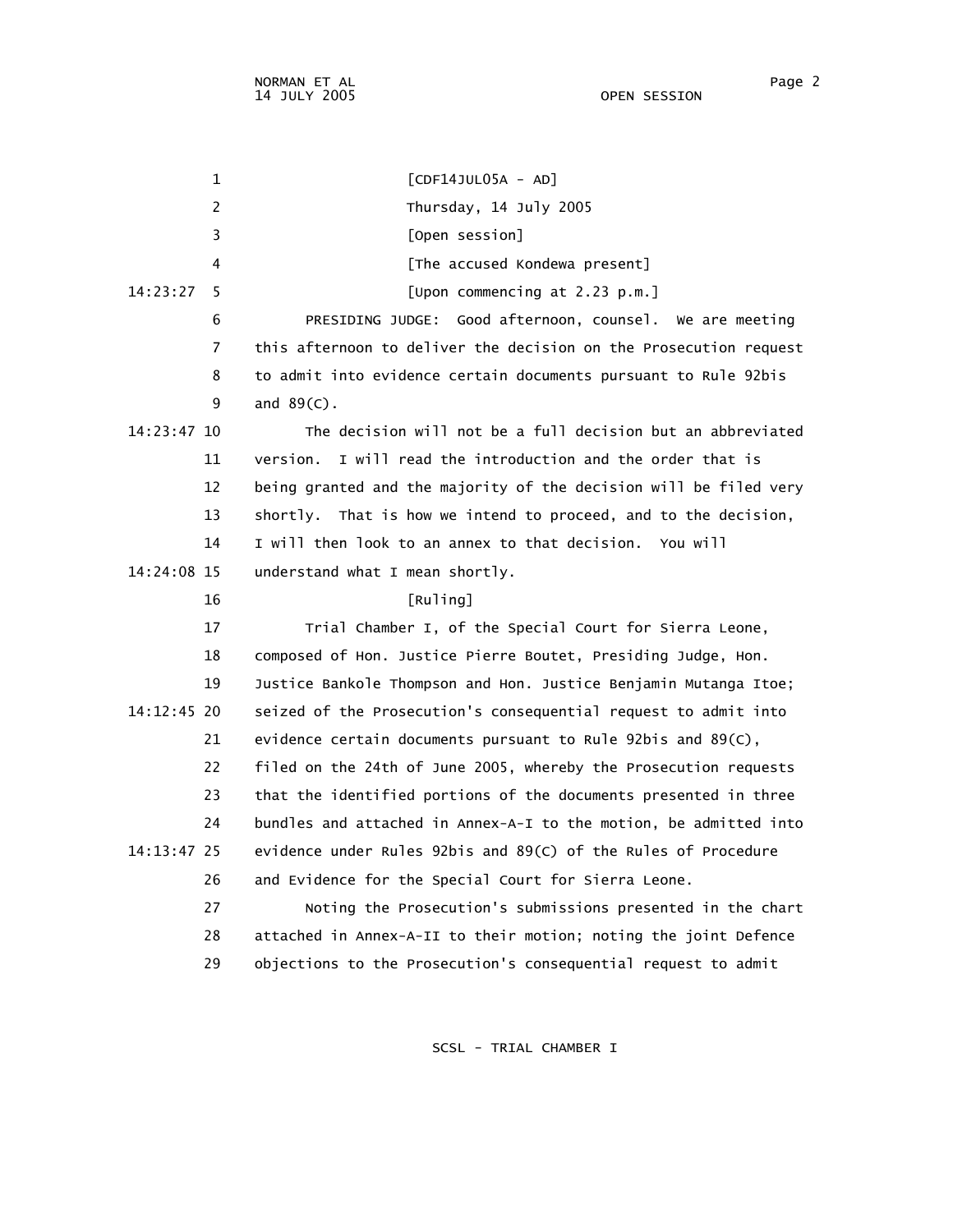|             | $\mathbf 1$    | into evidence certain documents pursuant to Rules 92bis and       |
|-------------|----------------|-------------------------------------------------------------------|
|             | 2              | 89(C), filed on the 29th of June 2005, objecting to admission of  |
|             | 3              | all documents in three bundles except document 54 from the second |
|             | 4              | bundle; noting the Defence objections presented in the chart      |
| 14:14:49    | 5              | attached in Annex A to their response; noting the Prosecution     |
|             | 6              | reply to joint Defence objections to consequential request to     |
|             | $\overline{7}$ | admit into evidence certain documents pursuant to Rule 92bis and  |
|             | 8              | 89(c) filed on the 4th of July 2005; noting oral submissions of   |
|             | 9              | the parties during the Court proceedings on the 6th of July 2005; |
| 14:15:56 10 |                | mindful of the Chamber's decision on Prosecution's motion for     |
|             | 11             | judicial notice and admission of evidence delivered on the 2nd of |
|             | 12             | June 2004; considering the Appeals Chamber's decision and the     |
|             | 13             | Fofana decision on appeal against decision on Prosecution's       |
|             | 14             | motion for judicial notice and admission of evidence delivered on |
| 14:16:57 15 |                | the 16th of May 2005; and pursuant to Rules 89(C) and 92bis of    |
|             | 16             | the Rules, the Chamber grants the motion in the following manner: |
|             | 17             | The motion in respect of the identified portions of the           |
|             | 18             | documents enumerated in annex to this decision, which embodies    |
|             | 19             | some of the documents contained in the first, second and third    |
| 14:17:38 20 |                | bundles of Annex-A-I of the motion and denies the motion in       |
|             | 21             | respect of all other portions of document or documents contained  |
|             | 22             | in the aforesaid Annex-A-I of the motion and not listed in the    |
|             | 23             | annex to this decision; orders the Prosecution to file with the   |
|             | 24             | Court Management the final version of Document 54 called "Sierra  |
| 14:18:17 25 |                | Leone Conflict Mapping Program" produced by No Peace Without      |
|             | 26             | Justice, namely, this identified admitted portions as enumerated  |
|             | 27             | to this decision as they directly correspond to the final version |
|             | 28             | of this report; orders the Registry to allocate exhibit numbers   |
|             | 29             | to these identified admitted portions of the document as listed   |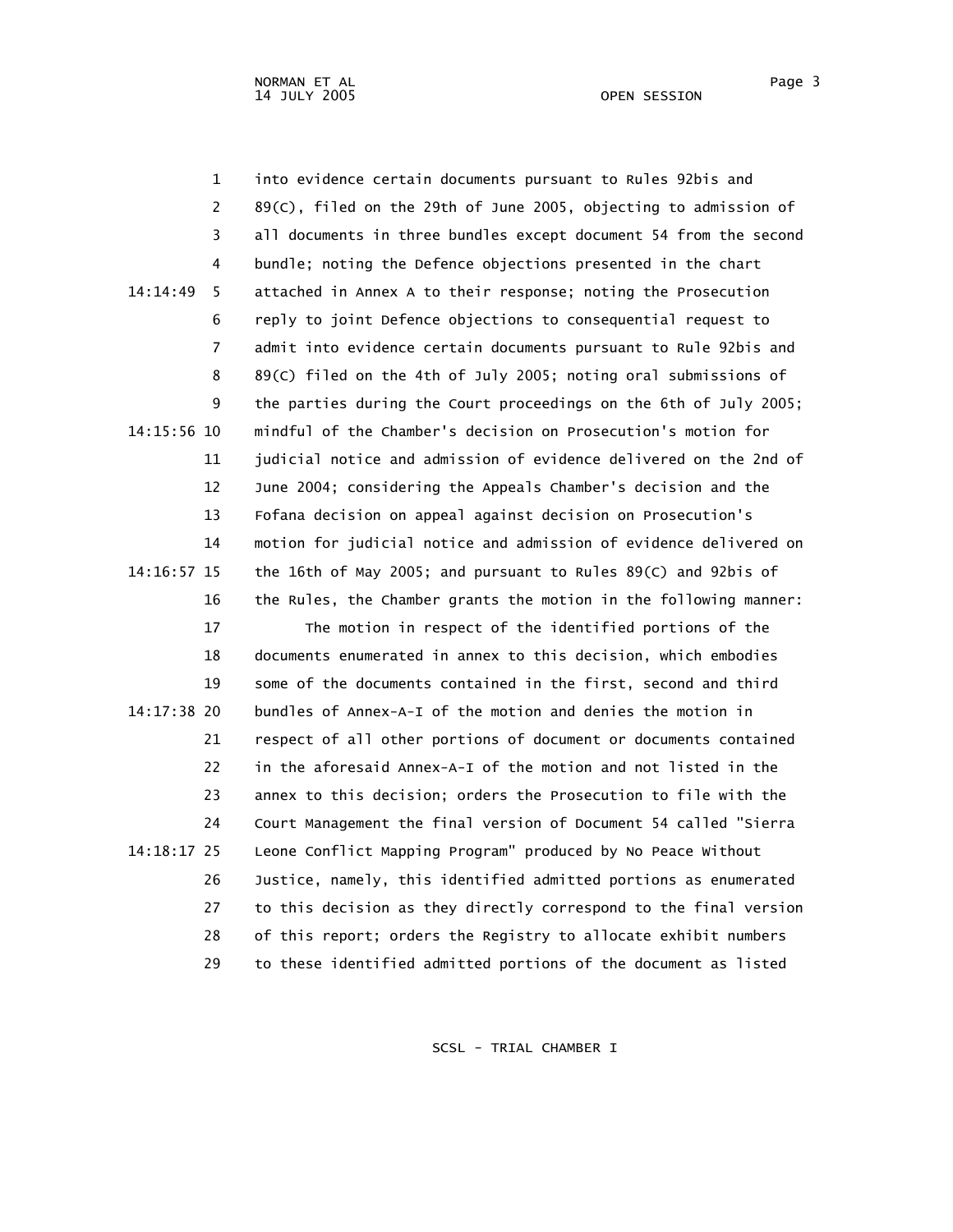1 in annex to this decision, done in Freetown, Sierra Leone, this 2 14th day of July 2005.

 3 I will read the annex and ask you to take notes if you 4 want. This annex will be available as soon as we have adjourned. 14:27:55 5 You will have copies of the annex, so if you want to take notes, 6 that's fine. If you just want to listen, I will go as it is 7 written in the annex that is forming part of this decision, 8 starting with first bundle, second bundle, and so on.

 9 First annex is the first bundle. I will refer to the 14:28:13 10 title, the date, the source and the admitted portion. That is 11 the way I will proceed. Title is No. 11 in the submitted 12 documents. It is the third report of the Secretary-General on 13 the situation in Sierra Leone of the 05/02/98, United Nations 14 Security Council resolution. The admitted portions are paragraph 14:28:38 15 10, paragraph 11 ending with "Armament or distribution of the CDU 16 forces" and paragraph 25.

 17 The second document is the "Fifth Report of the 18 Secretary-General On the Situation In Sierra Leone" of 09/06/98, 19 UN Security Council resolution, admitted portions paragraphs 23 14:29:00 20 and 38.

 21 Document No. 14, "First Progress Report of the 22 Secretary-General on the United Nations Observer Mission in 23 Sierra Leone", of 12/08/98, again, a UN Security Council 24 resolution. Admitted portions, paragraphs 16, 43 and 59. 14:29:25 25 The next document is document No. 15, "Second Progress 26 Report of the Secretary-General on the United Nations Observer

- 27 Mission in Sierra Leone", of 16/10/98, UN Security Council
- 28 resolution. Admitted portion is paragraph 23.
- 29 Document No. 16 is the "Third Progress of the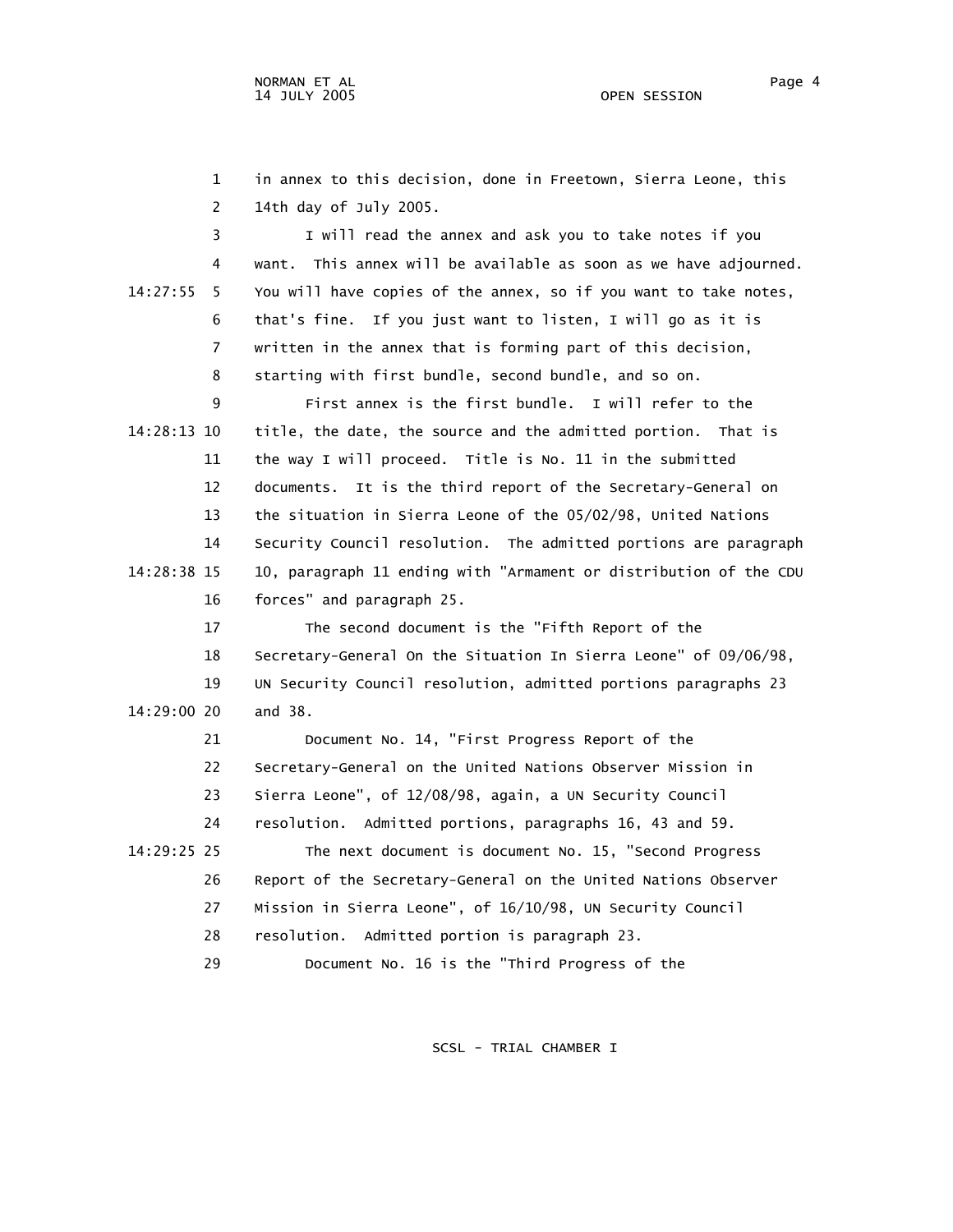1 Secretary-General of the United Nations Observer Mission in

 2 Sierra Leone", 16/12/98, UN Security Council resolution. The 3 admitted portion is paragraph 39.

 4 The next document is document No. 18 which is called "Sixth 14:30:09 5 Progress Report of the Secretary-General or the United Nations 6 Observer Mission in Sierra Leone", of 04/06/99, UN Security 7 Council resolution. Admitted portions, paragraph 34, ending "to 8 have lost their lives". In other words, it is not the whole 9 paragraph, but only the paragraph ending with these words. 14:30:34 10 Paragraph 36 of the said resolution is also admitted.

 11 The next document is described as "Sierra Leone, Monthly 12 Report", of 31/07/99, a UNICEF document. The admitted portion is 13 page 3, paragraph 1, starting from "On the 28th of June the Civil 14 Defence Force", and ending with "as part of its relief and 14:31:10 15 rehabilitation program". Again, so it is clear, we admit on page 16 3, paragraph 1 with the limitations I have just described. That 17 ends the admitted portion of the first bundle. These are all the 18 documents that have been submitted.

 19 Looking at the second bundle now, the document referred as 14:31:43 20 No. 42, titled "Sierra Leone Sowing Terror. Atrocities Against 21 Civilians in Sierra Leone", volume 10, No. 3(A) of July 1998. 22 The source was Human Rights Watch. Admitted portions are: Page 23 24, paragraphs 1, 2, 3, ending with "and their civilian 24 supporters"; page 25, paragraph 2, starting from "recruitment of 14:32:22 25 child soldiers" and ending with "in the eastern Kailahun District 26 alone numbered 3,000"; paragraph 3, starting from "the situation 27 for child combatants" and ending with "ECOMOG, UN agencies and 28 relevant NGOs"; paragraph 4, starting from "national and 29 international human rights" and ending with "all Sierran Leonean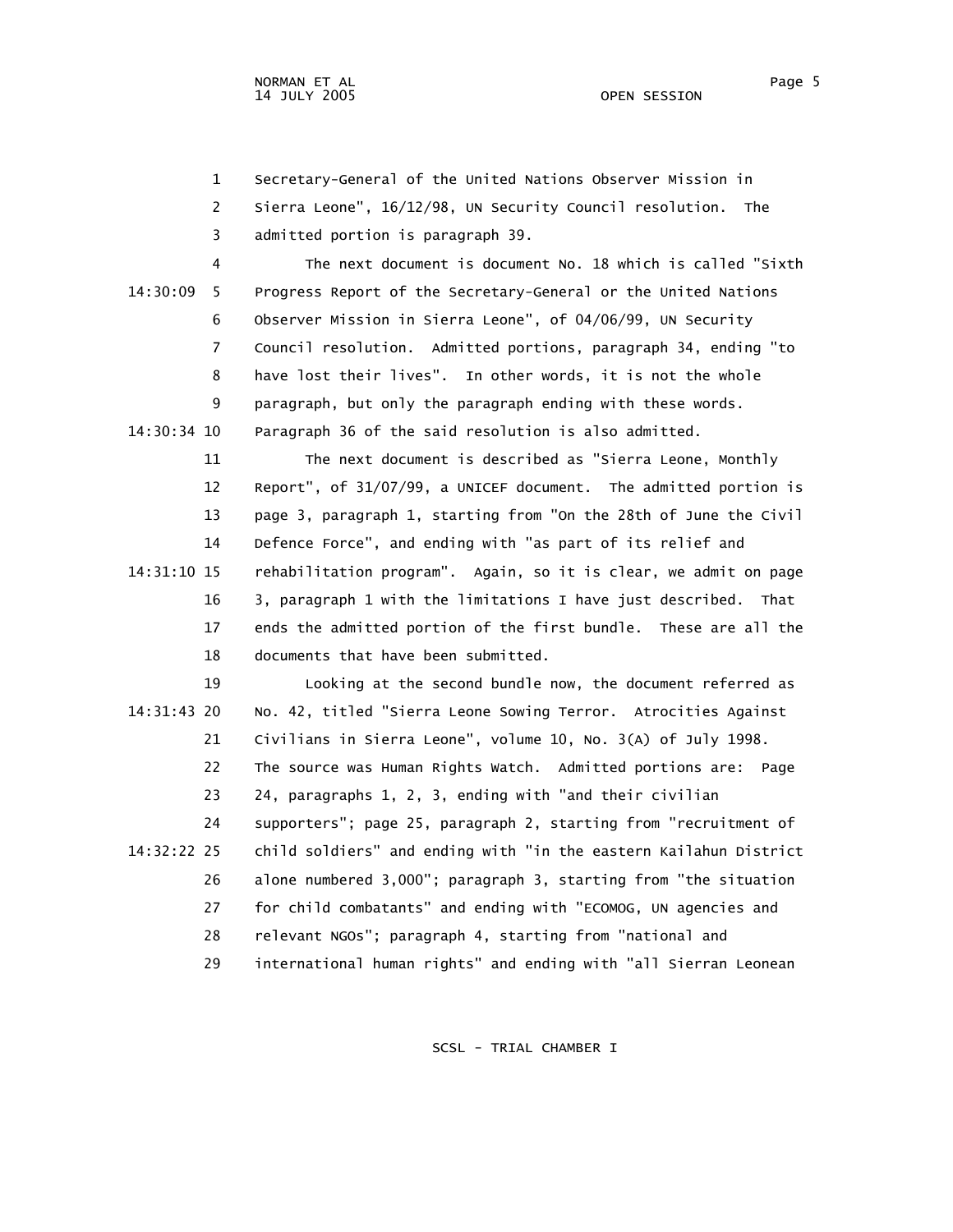1 society"; paragraph 5, starting from "many former combatants" and 2 ending with paragraph 1 page 26, "the success of this program 3 would play a crucial role in preventing future human rights 4 abuses". This is what is being admitted as far as this Human 14:33:31 5 Rights Watch report is concerned.

 6 Document No. 57, "Mazurana and Carlson, From Combat to 7 Community: Women and Girls of Sierra Leone", dated January 2004. 8 The source is the women Waging Peace, Policy Commission. The 9 admitted portion is page 11, paragraphs 1 to 6 and 8. Paragraph 14:33:49 10 7, we admitted the part starting "As the war progressed" and 11 ending with "and logistical support" and from "the CDF did not 12 feature prominently" up to and ending with "over the president's 13 hold on authority". We admit pages 12 and 13. That is it for 14 document No. 57.

 14:34:26 15 Document No. 58, "Sierra Leone Conflict Mapping Program, 16 Draft Copy for Review", dated 9th March 2004. The source is No 17 Peace Without Justice. The admitted portions are as follows: 18 Pages 298, 299, 309, and on page 323, the last two paragraphs 19 starting from "The Kamajors - 1996" and ending with paragraph 1 14:34:59 20 on page 324 where it says "the men must willingly contribute 21 condiments to the Kamajors". We admit page 393. Page 425, 22 starting from "b. Bonthe District" until the end. Page 464, page 23 465, from the beginning until the last three lines, ending with 24 "most of the actions were concentrated to the north of the 14:35:33 25 District. Page 466, last paragraph starting from "2. Factual 26 analysis", until the end of 467. We also admit pages 477 and 27 478. 28 Document No. 68, the CDF Calendar 2001. There is no date. 29 Source is Sierra Leone Action Movement. We admit the entire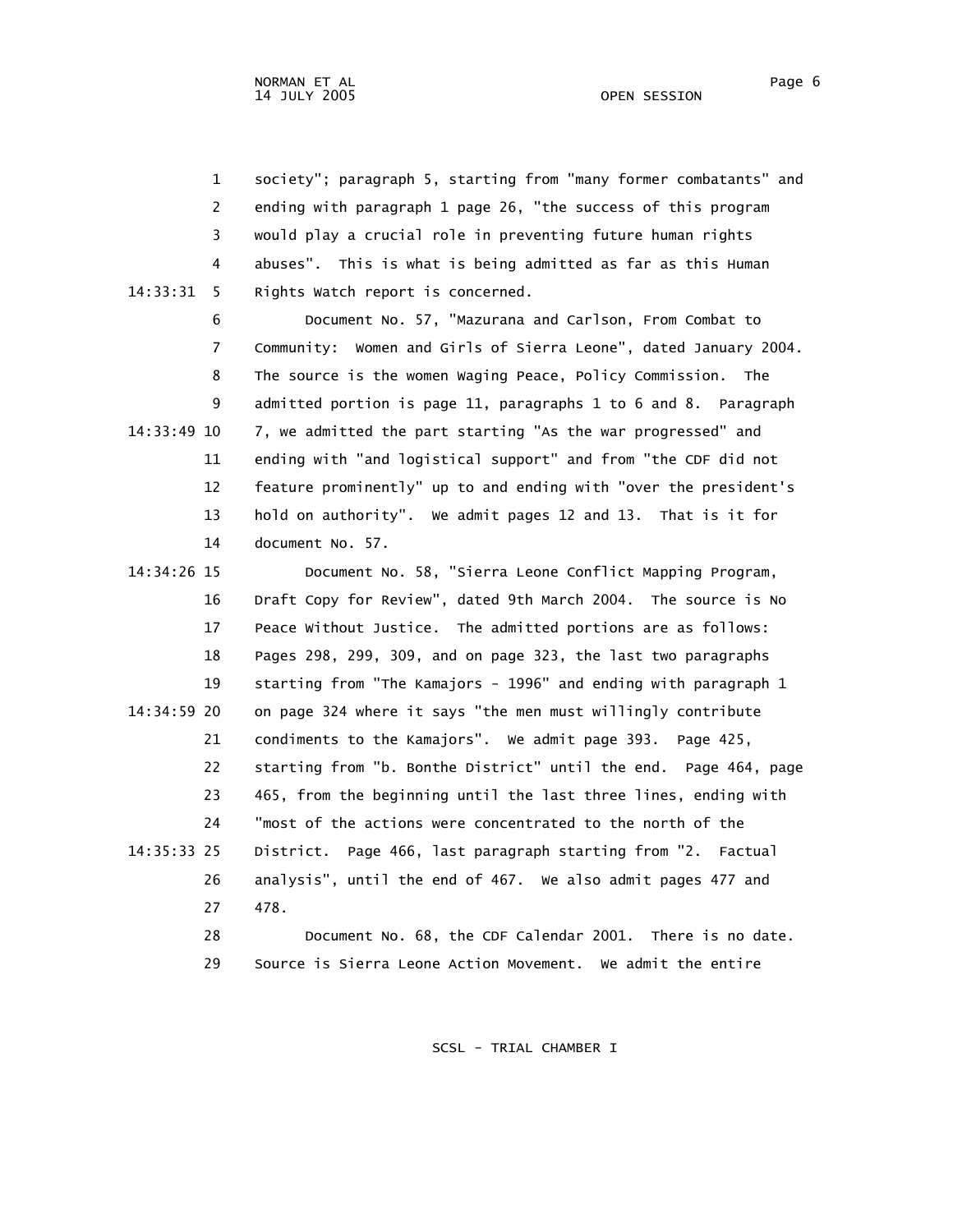1 document; that is, the pages that appear on this document

 2 00000837 to 0862. That concludes the admitted portions as far as 3 bundle No. 2 is concerned.

 4 Looking at the third bundle, we have admitted portions in 14:36:39 5 seven documents, and the documents are as follows: The first 6 document is "Declaration of Commitment to Release Child 7 Combatant", referred to as Document No. 160 of 22 March 2000. 8 There is no known source for that. We admit the entire document 9 of two pages.

 14:36:59 10 The next document, "Sierra Leone Humanitarian Situation 11 Report", 168, reference number of 15 June 1998 at web site 12 www.reliefweb.int. We admit paragraph 13.

 13 Document No. 172, "Sierra Leone Humanitarian Situation", of 14 7 August 2000, the same web site. We admitted page 2, paragraph 14:37:31 15 3, starting from "the region was generally calm", and ending with 16 "in Sorogbema Pujehun District". On page 11, we admit paragraph 17 5, starting from "We've also documented many cases", and ending 18 with "the report said". At page 12, we admit paragraph 3, 19 starting from "CDF: There are continuing reports", and up to and 14:38:01 20 ending with "RUF rebels by the CDF".

 21 The next document, "Sierra Leone - Childhood - a Casualty 22 of Conflict", dated 31 August 2000, Amnesty International. We 23 admit page 3, paragraph 3 starting from "children have fought 24 with", and ending with "the government of President Kabbah". We 14:38:36 25 admit page 9, starting from paragraph 5, "Child combatants 26 recruited by the CDF", and ending with paragraph 1 on page 10, 27 "to show that the CDF were effective". Admit page 22, paragraph 28 4, starting from "Since May 2000 combatants", and ending with 29 "the AFRC and the CDF".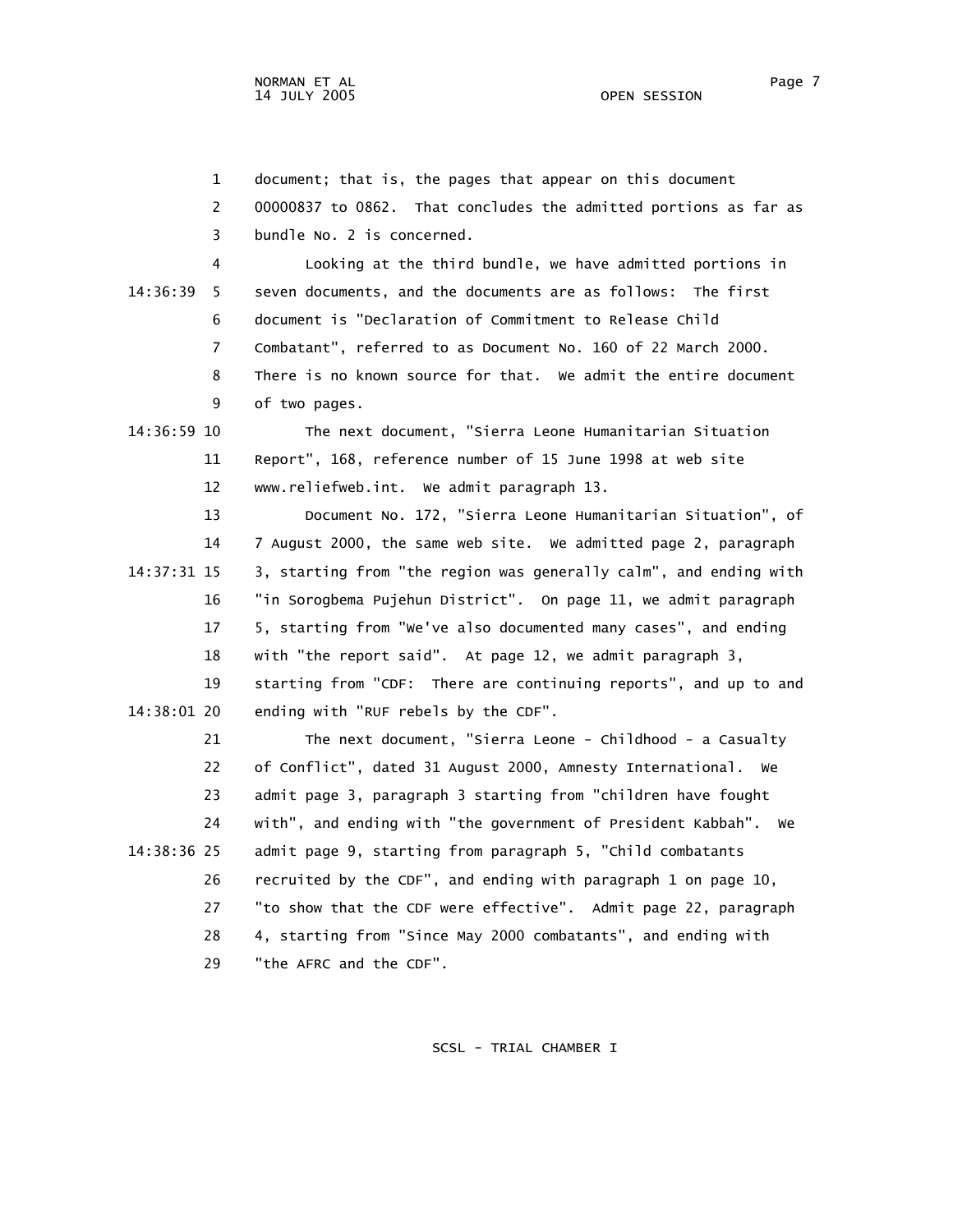| $\mathbf{1}$   | Document No. 207, "world Report 1999: Sierra Leone Human          |
|----------------|-------------------------------------------------------------------|
| $\overline{2}$ | Rights Development", no date -- presumably referring to events in |
| 3              | 1998. Human Rights Watch is the source. Admit page 1, last        |
| 4              | paragraph starting from "Civilian Defence Forces (CDFs)", and     |
| 14:39:27<br>5  | ending with paragraph 1 on page 2, "or other payment at           |
| 6              | roadblocks"; and page 2, paragraph 2, starting from "there were   |
| 7              | also many child soldiers", and ending with "at least until July". |
| 8              | Finally, the last document, No. 222, is "Children - SL            |
| 9              | Militia Admits Recruiting Child Soldiers", of 29 June 1998. The   |
| 14:39:59 10    | source is Inter Press Service, Lansana Fofana. We admit the       |
| 11             | entire document of two pages.                                     |
| 12             | These are the documents that we have ruled are admissible         |
| 13             | under 92bis and $89(C)$ . So that concludes the decision as to    |
| 14             | these documents. As I said, shortly after we have closed this     |
| 14:40:24 15    | session, we will at least have the annex of the documents         |
| 16             | available to all of you. So at least you can follow more          |
| 17             | precisely which documents and which portions of these documents   |
| 18             | have been admitted.                                               |
| 19             | Now, we turn to you, Mr Prosecutor, because when we last          |
| 14:40:45 20    | adjourned to look into these documents and to make a decision as  |
| 21             | to these requests for the admission of all of these documents,    |
| 22             | not yourself, but your colleague, suggested to the Court that you |
| 23             | might indicate today whether you were closing your case or not.   |
| 24             | What is your position today?                                      |
| 14:41:14 25    | MR KAMARA: Yes, Your Honour, we will get to that, and it          |
| 26             | will be subject to the order of the Court. But that function has  |
| 27             | been referred to my learned friend, Mr Bangura.                   |
| 28             | MR BANGURA: May it please Your Honours, subject to the            |
| 29             | order that Your Lordships will make as regards filing the         |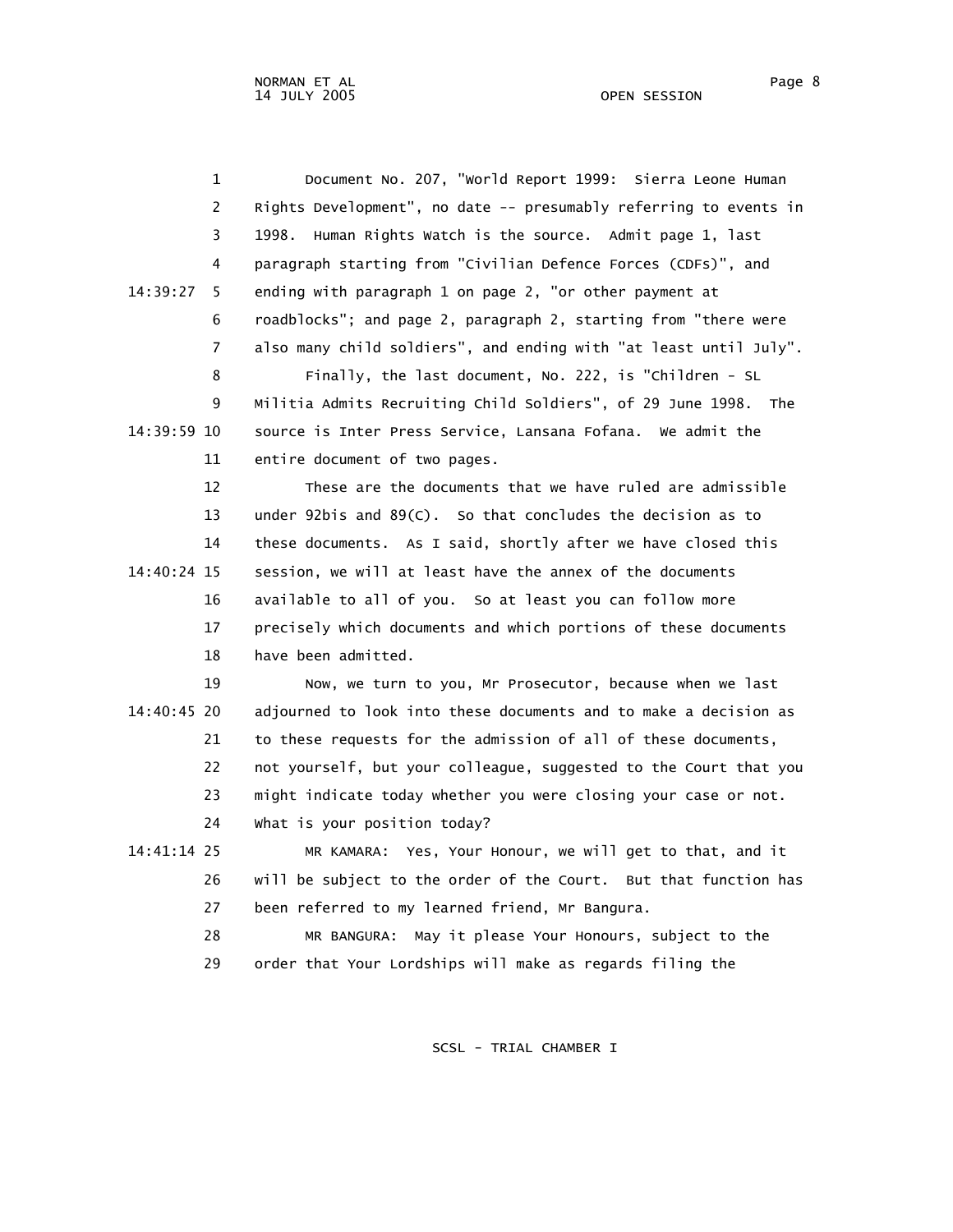1 admitted documents --

 2 PRESIDING JUDGE: We will not make the order, we have made 3 the order.

 4 JUDGE ITOE: Court Management has been instructed to give 14:42:00 5 numbers to those documents which have been admitted.

> 6 MR BANGURA: Thank you, Your Honour. The Prosecution at 7 this stage will close its case. I wish to thank Your Lordships 8 for your attention and my colleagues on the other side for their 9 patience.

 14:42:21 10 PRESIDING JUDGE: Thank you very much, Mr Bangura. As this 11 has sort of pushed back the time lines we had discussed some time 12 ago, I would like to ask first the Defence, because they are the 13 ones that are making the next application, I understand it -- you 14 have had some time in between when we last talked and this 14:42:46 15 decision today to at least start working on this submission. If 16 you have any, again I would like to clearly mention that the fact 17 that we are talking about that is not necessarily an invitation 18 for you to make one. But, should you wish to make one, we had 19 indicated last time a time line of three weeks. As the time has 14:43:11 20 gone by now, is two weeks sufficient for Defence counsel to make 21 any such request? First accused, Mr Jabbi or Mr Williams? 22 Whoever.

 23 DR JABBI: We would want the Court to still stick to the 24 three-week period that is in the rules.

 14:43:48 25 PRESIDING JUDGE: There is no rule on that. We just 26 indicated last time that we would give three weeks.

> 27 DR JABBI: Of course we have had some time since then but 28 also the ruling that has been given today and the documents that 29 have to be considered, maybe the three-week time frame would seem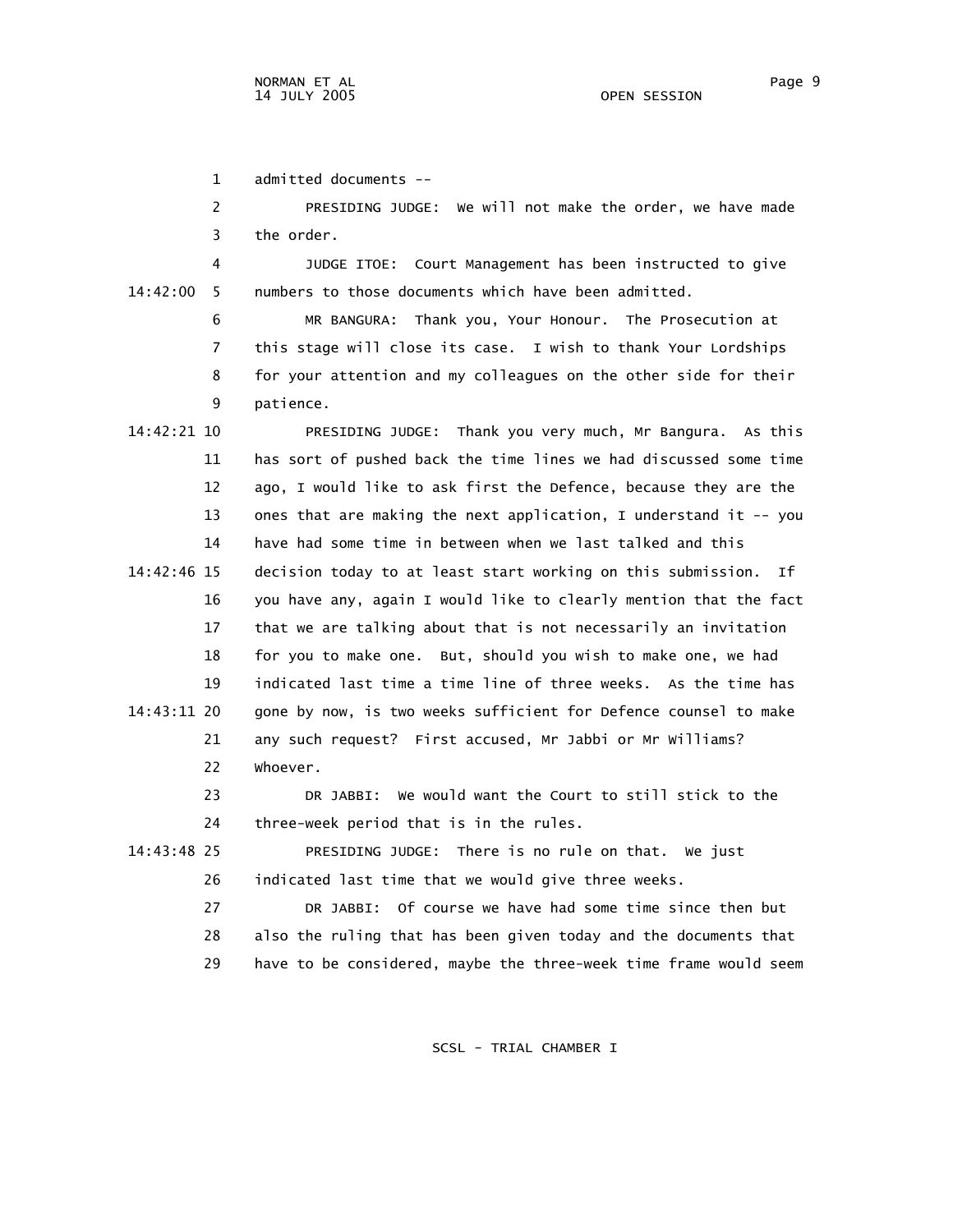1 to be reasonable. Thank you.

 2 PRESIDING JUDGE: Mr Bockarie, you were asking for only two 3 days the first time. You will not ask for more than two days 4 this time. 14:44:27 5 MR BOCKARIE: Your Honour, we have been guided by your 6 order of 2 June 2005. I seek to toe the line of my learned 7 colleague Dr Jabbi, that three weeks is sufficient to for us to 8 adequately prepare our motion. 9 PRESIDING JUDGE: Mr Williams? 14:44:48 10 MR WILLIAMS: I would implore Your Lordships to still grant 11 us the three weeks that Your Lordships had indicated earlier. 12 PRESIDING JUDGE: Thank you. What about the Prosecution? 13 MR KAMARA: Your Honour, we would have wished that, 14 considering the time that has already been spent, two weeks would 14:45:08 15 have been a fair and reasonable time to work on this motion 16 acquittal. We would still suggest two weeks will be enough for 17 us and we invite our colleagues on the other side to hop up and 18 work a little more and see if we can do two weeks. 19 In that case, if Their Lordships are so decided to grant us 14:45:26 20 the two-week period, we will request that we be allowed to file 21 in the course of the recess. A two-week period might well fall 22 within the recess period. That specific order will be given to 23 allow us to file within that period. The Prosecution is ready to 24 work during that period and we will be willing to file within 14:45:49 25 that time. 26 [Trial Chamber confers] 27 PRESIDING JUDGE: We will adjourn shortly to consider and 28 we will come back with a decision on that. Thank you. 29 [Break taken at 2.43 p.m.]